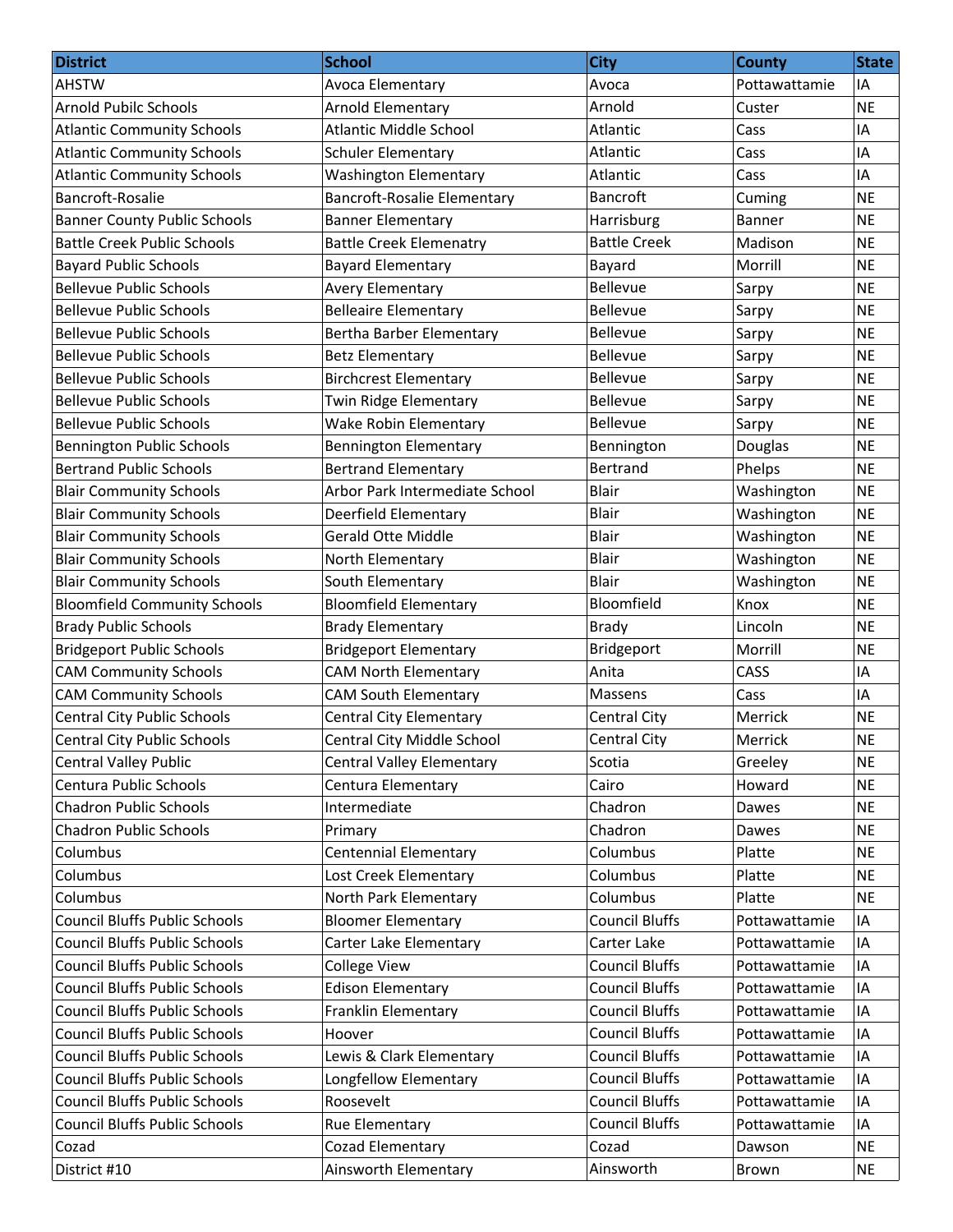| District #10                     | Ainsworth Middle School           | Ainsworth             | Brown            | <b>NE</b> |
|----------------------------------|-----------------------------------|-----------------------|------------------|-----------|
| Douglas County West              | Douglas County West               | Valley                | Douglas          | <b>NE</b> |
| Douglas County West              | Douglas County West Middle School | Waterloo              | Douglas          | <b>NE</b> |
| Elkhorn                          | <b>Arbor View</b>                 | Elkhorn               | Douglas          | <b>NE</b> |
| Elkhorn                          | <b>Hillrise Elementary</b>        | Elkhorn               | Douglas          | <b>NE</b> |
| Elkhorn                          | Sagewood Elementary               | Omaha                 | Douglas          | <b>NE</b> |
| Elkhorn                          | <b>West Dodge Station</b>         | Elkhorn               | Douglas          | <b>NE</b> |
| Elkhorn                          | <b>Westridge Elementary</b>       | Elkhorn               | Douglas          | <b>NE</b> |
| <b>Elwood Public Schools</b>     | <b>Elwood Elementary</b>          | Elwood                | Gosper           | <b>NE</b> |
| <b>Essex Community Schools</b>   | <b>Essex Elementary</b>           | Essex                 | Page             | IA        |
| <b>Eustis Public</b>             | <b>Eustis Elementary</b>          | Eustis                | Frontier         | <b>NE</b> |
| <b>Ewing Public Schools</b>      | <b>Ewing Elementary</b>           | Ewing                 | Holt             | <b>NE</b> |
| Fremont                          | <b>Clarmar Elementary</b>         | Fremont               | Dodge            | <b>NE</b> |
| Fremont                          | Dodge County Head Start           | Fremont               | Dodge            | <b>NE</b> |
| Fremont                          | <b>Grant Elementary</b>           | Fremont               | Dodge            | <b>NE</b> |
| Fremont                          | Johnson Crossing Academic         | Fremont               | Dodge            | <b>NE</b> |
| Fremont                          | Linden Elementary                 | Fremont               | Dodge            | <b>NE</b> |
| Fremont                          | Milliken Park                     | Fremont               | Dodge            | <b>NE</b> |
| Fremont                          | <b>Washington Elementary</b>      | Fremont               | Dodge            | <b>NE</b> |
| Fremont                          | <b>Bell Field Elementary</b>      | Fremont               | Dodge            | <b>NE</b> |
| Glenwood                         | Northeast Elementary              | Glenwood              | Mills            | IA        |
| Glenwood                         | <b>West Elementary</b>            | Glenwood              | Mills            | IA        |
| Gordon-Rushville Public Schools  | Gordon Elementary                 | Gordon                | Sheridan         | <b>NE</b> |
| Gordon-Rushville Public Schools  | <b>Rushville Elementary</b>       | Rushville             | Sheridan         | <b>NE</b> |
| <b>Hamburg Community Schools</b> | Marnie Simons Elementary          | Hamburg               | Fremont          | IA        |
| <b>Harlan Community Schools</b>  | Harlan Intermediate               | Harlan                | Shelby           | IA        |
| <b>Harlan Community Schools</b>  | Harlan Primary                    | Harlan                | Shelby           | IA        |
| Hartington-Newcastle Public      | Hartington-Newcastle Elementary   | Hartington            | Cedar            | <b>NE</b> |
| Hay Springs Public Schools       | <b>Hay Springs</b>                | <b>Hay Springs</b>    | Sheridan         | <b>NE</b> |
| <b>Hemingford Public Schools</b> | <b>Hemingford Elementary</b>      | Hemingford            | <b>Box Butte</b> | <b>NE</b> |
| <b>Hershey Public</b>            | <b>Hershey Elementary</b>         | Hershey               | Lincoln          | <b>NE</b> |
| <b>Hitchcock County Schools</b>  | Hitchcock Elem.                   | Culbertson            | Hitchcock        | <b>NE</b> |
| Holdrege Public Schools          | Holdrege Elementary               | Holdridge             | Phelps           | <b>NE</b> |
| Kearney Public Schools           | Bright Futures Preschool          | Kearney               | <b>Buffalo</b>   | <b>NE</b> |
| <b>Kearney Public Schools</b>    | <b>Central Elementary</b>         | Kearney               | <b>Buffalo</b>   | <b>NE</b> |
| Kearney Public Schools           | <b>Emerson Elementary</b>         | Kearney               | <b>Buffalo</b>   | <b>NE</b> |
| Kearney Public Schools           | Northeast Elementary              | Kearney               | <b>Buffalo</b>   | <b>NE</b> |
| Kimball                          | Mary Lynch Elementary             | Kimball               | Kimball          | <b>NE</b> |
| Lakeview Community Schools       | Platte Center Elementary Schools  | Platte Center         | Platte           | <b>NE</b> |
| Lakeview Community Schools       | <b>Shell Creek Elementary</b>     | Columbus              | Platte           | <b>NE</b> |
| Lewis Central                    | <b>Kreft Primary Schools</b>      | <b>Council Bluffs</b> | Pottawattamie    | IA        |
| Lewis Central                    | Titan Hill Intermediate           | <b>Council Bluffs</b> | Pottawattamie    | IA        |
| Lexington                        | <b>Bryan Elementary</b>           | Lexington             | Dawson           | <b>NE</b> |
| Lexington                        | <b>Early Learning Center</b>      | Lexington             | Dawson           | <b>NE</b> |
| Lexington                        | Morton Elementary                 | Lexington             | Dawson           | <b>NE</b> |
| Lexington                        | Pershing Elementary               | Lexington             | Dawson           | <b>NE</b> |
| Lexington                        | Sandoz Elementary                 | Lexington             | Dawson           | <b>NE</b> |
| Litchfield Public Schools        | Litchfield Elementar              | Litchfield            | Sherman          | <b>NE</b> |
| Logan View Public Schools        | Logan View Elementary             | Hooper                | Dodge            | <b>NE</b> |
| Logan-Magnolia Public            | Logan-Magnolia Elementary         | Logan                 | Harrison         | IA        |
|                                  |                                   |                       |                  |           |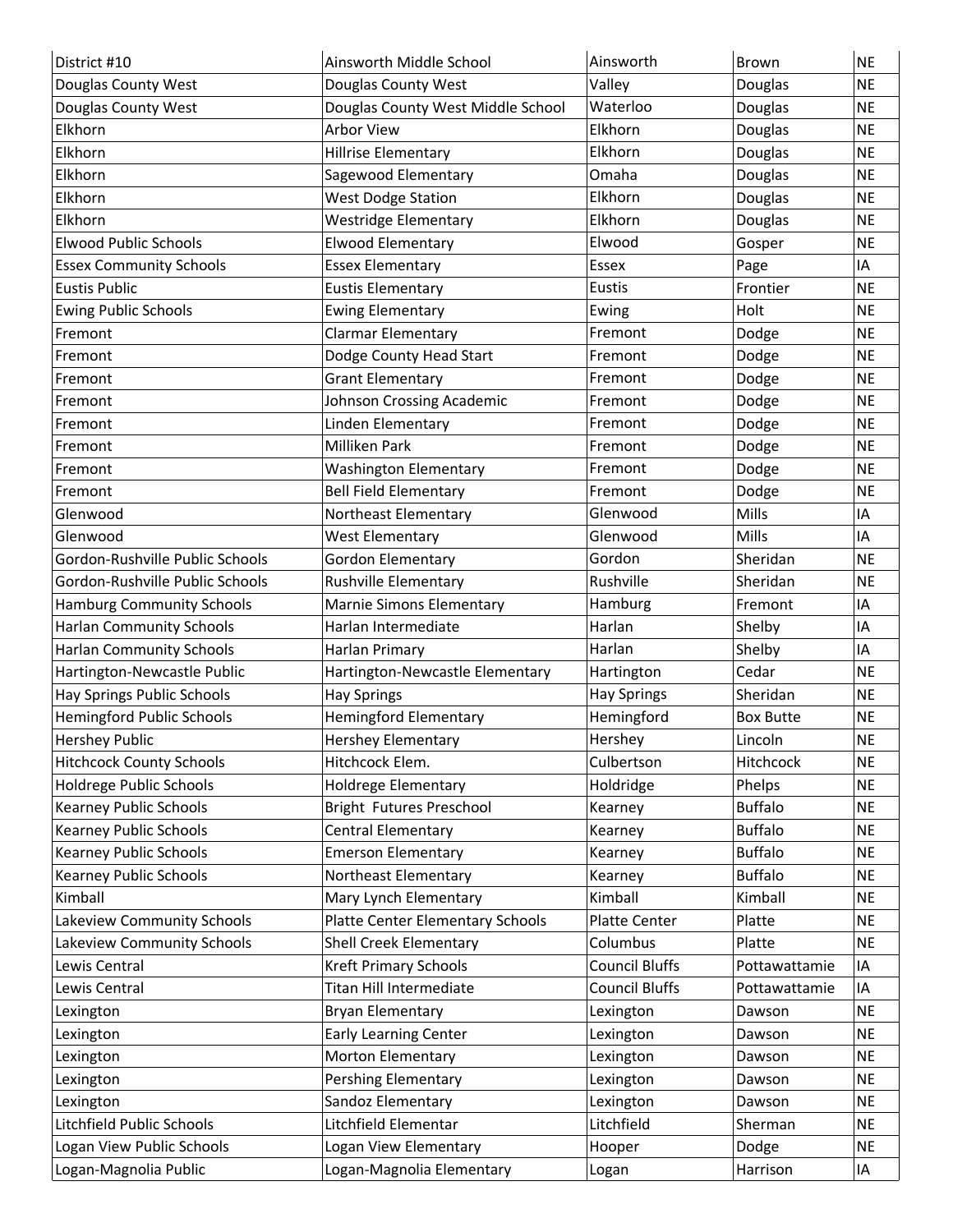| Louisville Public                 | Louisville Elementary            | Louisville          | Cass               | <b>NE</b> |
|-----------------------------------|----------------------------------|---------------------|--------------------|-----------|
| Loup City Public Schools          | Loup City Elementary             | Loup City           | Sherman            | <b>NE</b> |
| Lyons-Decatur                     | Lyons-Decatur Elementary         | Lyons               | <b>Burt</b>        | <b>NE</b> |
| Madison                           | <b>Madison Elementary</b>        | Madison             | Madison            | <b>NE</b> |
| <b>McCook Public Schools</b>      | Central Elementary               | <b>McCook</b>       | <b>Red Willow</b>  | <b>NE</b> |
| <b>McCook Public Schools</b>      | <b>McCook Elementary</b>         | <b>McCook</b>       | Red Willow         | <b>NE</b> |
| Millard                           | Bryan                            | Omaha               | Douglas            | <b>NE</b> |
| Millard                           | Cody                             | Omaha               | Douglas            | <b>NE</b> |
| Millard                           | Disney                           | Omaha               | Douglas            | <b>NE</b> |
| Millard                           | <b>Holling Heights</b>           | Omaha               | Douglas            | <b>NE</b> |
| Millard                           | Montclair Elementay              | Omaha               | Douglas            | <b>NE</b> |
| Millard                           | <b>Neihardt Elementary</b>       | Omaha               | Douglas            | <b>NE</b> |
| Millard                           | <b>Norris</b>                    | Omaha               | Douglas            | <b>NE</b> |
| Millard                           | Rockwell                         | Omaha               | Douglas            | <b>NE</b> |
| Millard                           | Sandoz                           | Omaha               | Douglas            | <b>NE</b> |
| Millard                           | <b>Central Middle</b>            | Omaha               | <b>Douglas</b>     | <b>NE</b> |
| Minatare                          | <b>Minatare Public Schools</b>   | Minatare            | <b>ScottsBluff</b> | <b>NE</b> |
| Minden Public Schools             | C.J. Jones Middle                | Minden              | Kearney            | <b>NE</b> |
| Minden Public Schools             | East Elementary                  | Minden              | Kearney            | <b>NE</b> |
| Missouri Valley Community Schools | Missouri Valley Elementary       | Missouri Valley     | Harrison           | IA        |
| <b>Murray Public Schools</b>      | Conestoga Elementary             | Murray              | Cass               | <b>NE</b> |
| NE Unified District #1            | <b>Clearwater Elementary</b>     | Clearwater          | Antelope           | <b>NE</b> |
| NE Unified District #1            | <b>Orchard Elementary School</b> | Orchard             | Antelope           | <b>NE</b> |
| NE Unified District #1            | Verdigre Elementary              | Verdigre            | Knox               | <b>NE</b> |
| Norfolk Public Schools            | <b>Bel Air</b>                   | Norfolk             | Madison            | <b>NE</b> |
| <b>Norfolk Public Schools</b>     | <b>Grant Elementary</b>          | Norfolk             | Madison            | <b>NE</b> |
| <b>Norfolk Public Schools</b>     | Jefferson                        | Norfolk             | Madison            | <b>NE</b> |
| Norfolk Public Schools            | Norfolk Middle School            | Norfolk             | Madison            | <b>NE</b> |
| <b>Norfolk Public Schools</b>     | Washington                       | Norfolk             | Madison            | <b>NE</b> |
| <b>Norfolk Public Schools</b>     | Westside                         | Norfolk             | Madison            | <b>NE</b> |
| Norfolk Public Schools            | <b>Woodland Park</b>             | Norfolk             | Madison            | <b>NE</b> |
| North Platte                      | <b>Buffalo</b>                   | North Platte        | Lincoln            | <b>NE</b> |
| North Platte                      | Cody                             | North Platte        | Lincoln            | <b>NE</b> |
| North Platte                      | Jefferson                        | North Platte        | Lincoln            | <b>NE</b> |
| North Platte                      | Lincoln                          | <b>North Platte</b> | Lincoln            | <b>NE</b> |
| North Platte                      | <b>Madison Middle School</b>     | North Platte        | Lincoln            | <b>NE</b> |
| North Platte                      | Washington                       | North Platte        | Lincoln            | <b>NE</b> |
| Ogallala Public Schools           | Prairie View                     | Ogallala            | Keith              | <b>NE</b> |
| O'Neill Public Schools            | O'Neill Elementary               | O'Neill             | Holt               | <b>NE</b> |
| OPS                               | <b>Ashland Park Robbins</b>      | Omaha               | Douglas            | <b>NE</b> |
| OPS                               | <b>Bancroft Elementary</b>       | Omaha               | Douglas            | <b>NE</b> |
| OPS                               | <b>Beals Elementary</b>          | Omaha               | Douglas            | <b>NE</b> |
| OPS                               |                                  | Omaha               | Douglas            | <b>NE</b> |
| <b>OPS</b>                        | <b>Belle Ryan Elementary</b>     | Omaha               |                    | <b>NE</b> |
|                                   | <b>Belvedere Elementary</b>      | Omaha               | Douglas            | <b>NE</b> |
| OPS                               | <b>Benson West Elementary</b>    |                     | Douglas            |           |
| <b>OPS</b>                        | <b>Boyd Elementary</b>           | Omaha               | Douglas            | <b>NE</b> |
| <b>OPS</b>                        | Catlin                           | Omaha               | Douglas            | <b>NE</b> |
| OPS                               | Central Park                     | Omaha               | Douglas            | <b>NE</b> |
| <b>OPS</b>                        | <b>Chandler View Elementary</b>  | Bellevue            | Douglas            | <b>NE</b> |
| OPS                               | Columbian                        | Omaha               | Douglas            | $N\!\!E$  |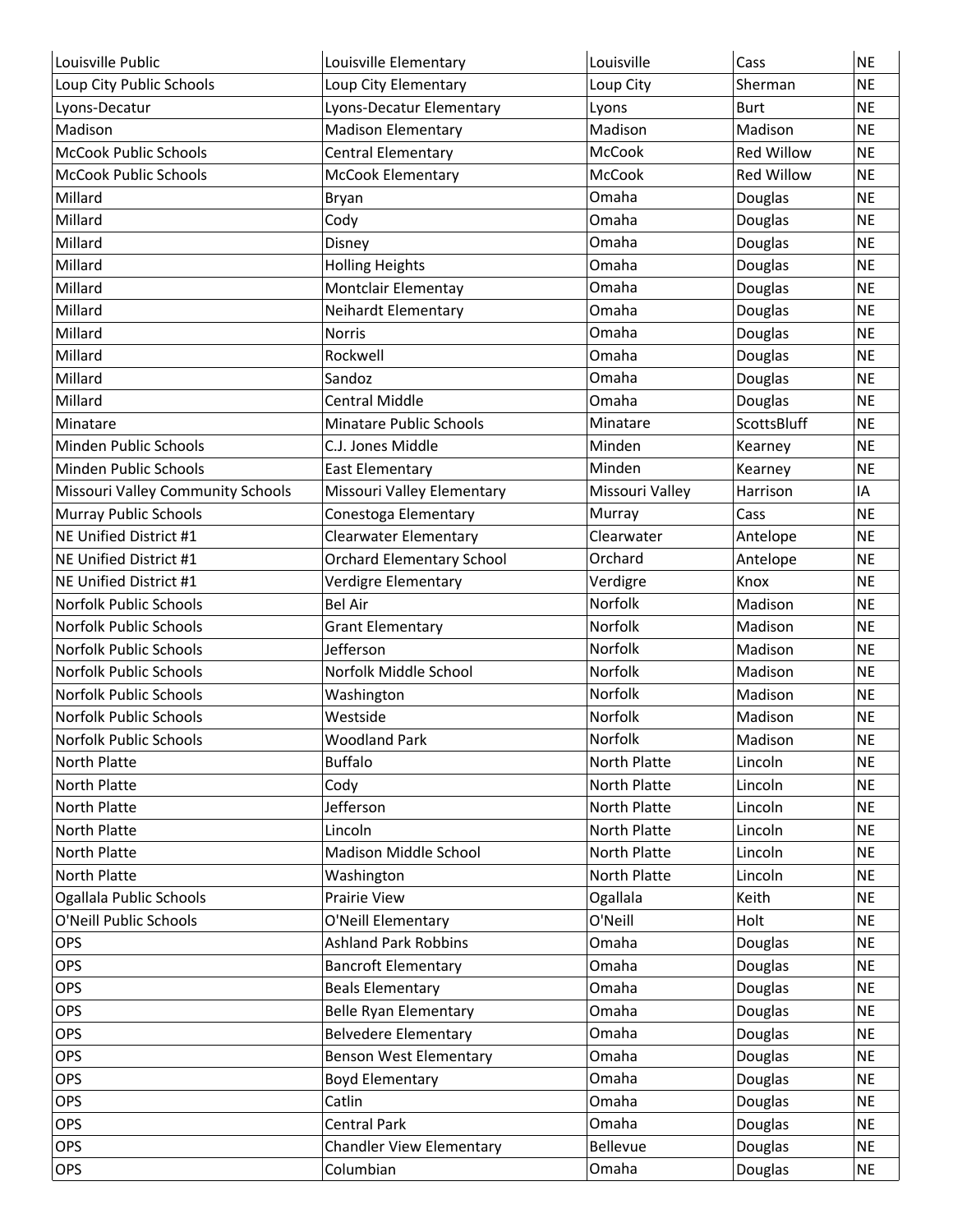| OPS                                | Conestoga                        | Omaha       | Douglas        | <b>NE</b> |
|------------------------------------|----------------------------------|-------------|----------------|-----------|
| OPS                                | Dodge Elementary                 | Omaha       | <b>Douglas</b> | <b>NE</b> |
| OPS                                | <b>Druid Hill Elementary</b>     | Omaha       | Douglas        | <b>NE</b> |
| OPS                                | Dundee Elementary                | Omaha       | Douglas        | <b>NE</b> |
| OPS                                | <b>Educare Indian Hills</b>      | Omaha       | Douglas        | <b>NE</b> |
| OPS                                | <b>Educare Kellom</b>            | Omaha       | Douglas        | <b>NE</b> |
| OPS                                | <b>Field Club Elementary</b>     | Omaha       | Douglas        | <b>NE</b> |
| OPS                                | <b>Florence Elementary</b>       | Omaha       | Douglas        | <b>NE</b> |
| OPS                                | <b>Fontenelle Elementary</b>     | Omaha       | Douglas        | <b>NE</b> |
| OPS                                | Franklin Elementary              | Omaha       | Douglas        | <b>NE</b> |
| OPS                                | <b>Fullerton Magnet Center</b>   | Omaha       | Douglas        | <b>NE</b> |
| OPS                                | Gateway                          | Omaha       | Douglas        | <b>NE</b> |
| OPS                                | Gilder Elementary                | Bellevue    | Douglas        | <b>NE</b> |
| OPS                                | <b>Harrison Elementary</b>       | Omaha       | Douglas        | <b>NE</b> |
| OPS                                | Hartman                          | Omaha       | Douglas        | <b>NE</b> |
| OPS                                | Indian Hill Elementary           | Omaha       | Douglas        | <b>NE</b> |
| OPS                                | Jefferson Elementary             | Omaha       | Douglas        | <b>NE</b> |
| OPS                                | Joslyn Elementary                | Omaha       | Douglas        | <b>NE</b> |
| OPS                                | Kellom Elementary                | Omaha       | Douglas        | <b>NE</b> |
| OPS                                | King Elementary                  | Omaha       | Douglas        | <b>NE</b> |
| OPS                                | Lothrop Elementary               | Omaha       | Douglas        | <b>NE</b> |
| OPS                                | <b>Masters Elementary</b>        | Omaha       | Douglas        | <b>NE</b> |
| OPS                                | Miller Park Elementary           | Omaha       | Douglas        | <b>NE</b> |
| OPS                                | Minne Lusa                       | Omaha       | Douglas        | <b>NE</b> |
| OPS                                | Morton Magnet Middle School      | Omaha       | Douglas        | <b>NE</b> |
| OPS                                | Oak Valley                       | Omana       | Douglas        | <b>NE</b> |
| OPS                                | Pawnee Elementary                | Omaha       | Douglas        | <b>NE</b> |
| OPS                                | Picotte                          | Omaha       | Douglas        | <b>NE</b> |
| OPS                                | PineWood                         | Omaha       | Douglas        | <b>NE</b> |
| OPS                                | Saddlebrook                      | Omaha       | Douglas        | <b>NE</b> |
| OPS                                | Sherman Elementary               | Omaha       | Douglas        | <b>NE</b> |
| OPS                                | <b>Skinner Magnet Center</b>     | Omaha       | Douglas        | <b>NE</b> |
| OPS                                | Spring Lake                      | Omaha       | Douglas        | <b>NE</b> |
| OPS                                | Springville                      | Omaha       | Douglas        | <b>NE</b> |
| OPS                                | <b>Sunny Slope</b>               | Omaha       | Douglas        | <b>NE</b> |
| OPS                                | Wakonda Elementary               | Omaha       | Douglas        | <b>NE</b> |
| OPS                                | <b>Walnut Hill</b>               | Omaha       | Douglas        | <b>NE</b> |
| OPS                                | <b>Washington Elementary</b>     | Omaha       | Douglas        | <b>NE</b> |
| OPS                                | <b>Western Hills Elementary</b>  | Omaha       | Douglas        | <b>NE</b> |
| OPS                                | <b>Wilson Focus School</b>       | Omaha       | Douglas        | <b>NE</b> |
| OPS                                | Crestridge                       | Omaha       | Douglas        | <b>NE</b> |
| OPS                                | <b>Gomez Heritage Elementary</b> | Omaha       | Douglas        | <b>NE</b> |
| OPS                                | Highland                         | Omaha       | Douglas        | <b>NE</b> |
| <b>Ord Public Schools</b>          | Ord Elementary                   | Ord         | Valley         | <b>NE</b> |
| Papillion-La Vista                 | <b>G Stanley Hall</b>            | La Vista    | Sarpy          | <b>NE</b> |
| Papillion-La Vista                 | La Vista West                    | La Vista    | Sarpy          | <b>NE</b> |
| Papillion-La Vista                 | Parkview Heights                 | La Vista    | Sarpy          | <b>NE</b> |
| <b>Paxton Consolidated Schools</b> | Paxton Elementary                | Paxton      | Keith          | Ne        |
| <b>Planview Public Schools</b>     | Plainview Elementary             | Plainview   | Pierce         | <b>NE</b> |
| Plattsmouth Public                 | Plattsmouth Elementary           | Plattsmouth | Cass           | <b>NE</b> |
|                                    |                                  |             |                |           |